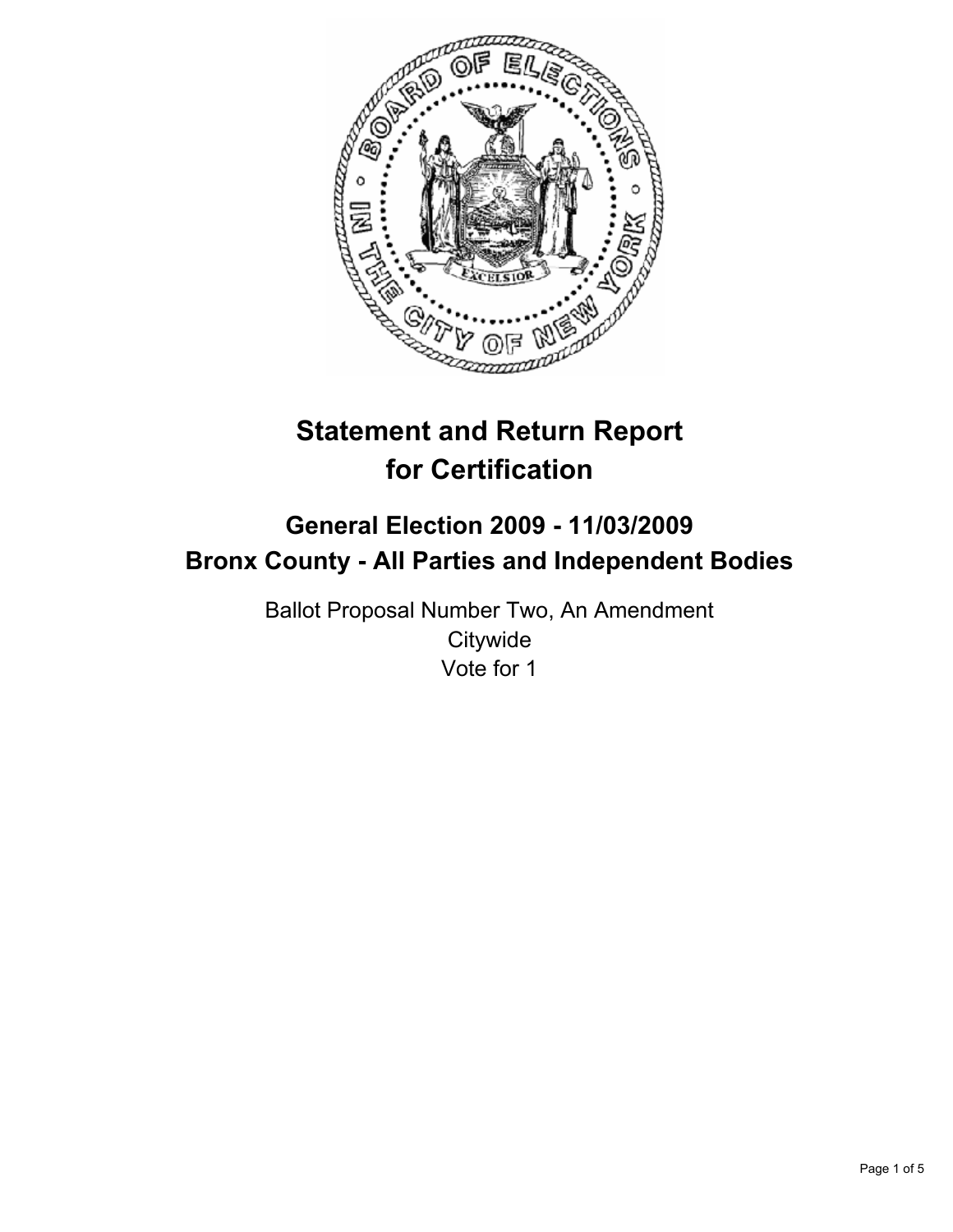

## **Assembly District 76**

| <b>PUBLIC COUNTER</b> | 13,844 |
|-----------------------|--------|
| <b>EMERGENCY</b>      | 38     |
| ABSENTEE/MILITARY     | 129    |
| AFFIDAVIT             | 228    |
| <b>Total Ballots</b>  | 14,239 |
| <b>YES</b>            | 1,007  |
| <b>NO</b>             | 606    |
| <b>Total Votes</b>    | 1,613  |
| Unrecorded            | 12.626 |

# **Assembly District 77**

| PUBLIC COUNTER       | 11,024 |
|----------------------|--------|
| <b>EMERGENCY</b>     | 2      |
| ABSENTEE/MILITARY    | 168    |
| <b>AFFIDAVIT</b>     | 172    |
| <b>Total Ballots</b> | 11,366 |
| <b>YES</b>           | 594    |
| <b>NO</b>            | 279    |
| <b>Total Votes</b>   | 873    |
| Unrecorded           | 10.493 |

#### **Assembly District 78**

| <b>PUBLIC COUNTER</b> | 8,843 |
|-----------------------|-------|
| <b>EMERGENCY</b>      | 8     |
| ABSENTEE/MILITARY     | 175   |
| <b>AFFIDAVIT</b>      | 136   |
| <b>Total Ballots</b>  | 9,162 |
| <b>YES</b>            | 851   |
| <b>NO</b>             | 405   |
| <b>Total Votes</b>    | 1,256 |
| Unrecorded            | 7,906 |

#### **Assembly District 79**

| PUBLIC COUNTER       | 12,825 |
|----------------------|--------|
| <b>EMERGENCY</b>     | 90     |
| ABSENTEE/MILITARY    | 156    |
| <b>AFFIDAVIT</b>     | 159    |
| <b>Total Ballots</b> | 13,230 |
| <b>YES</b>           | 794    |
| <b>NO</b>            | 372    |
| <b>Total Votes</b>   | 1,166  |
| Unrecorded           | 12,064 |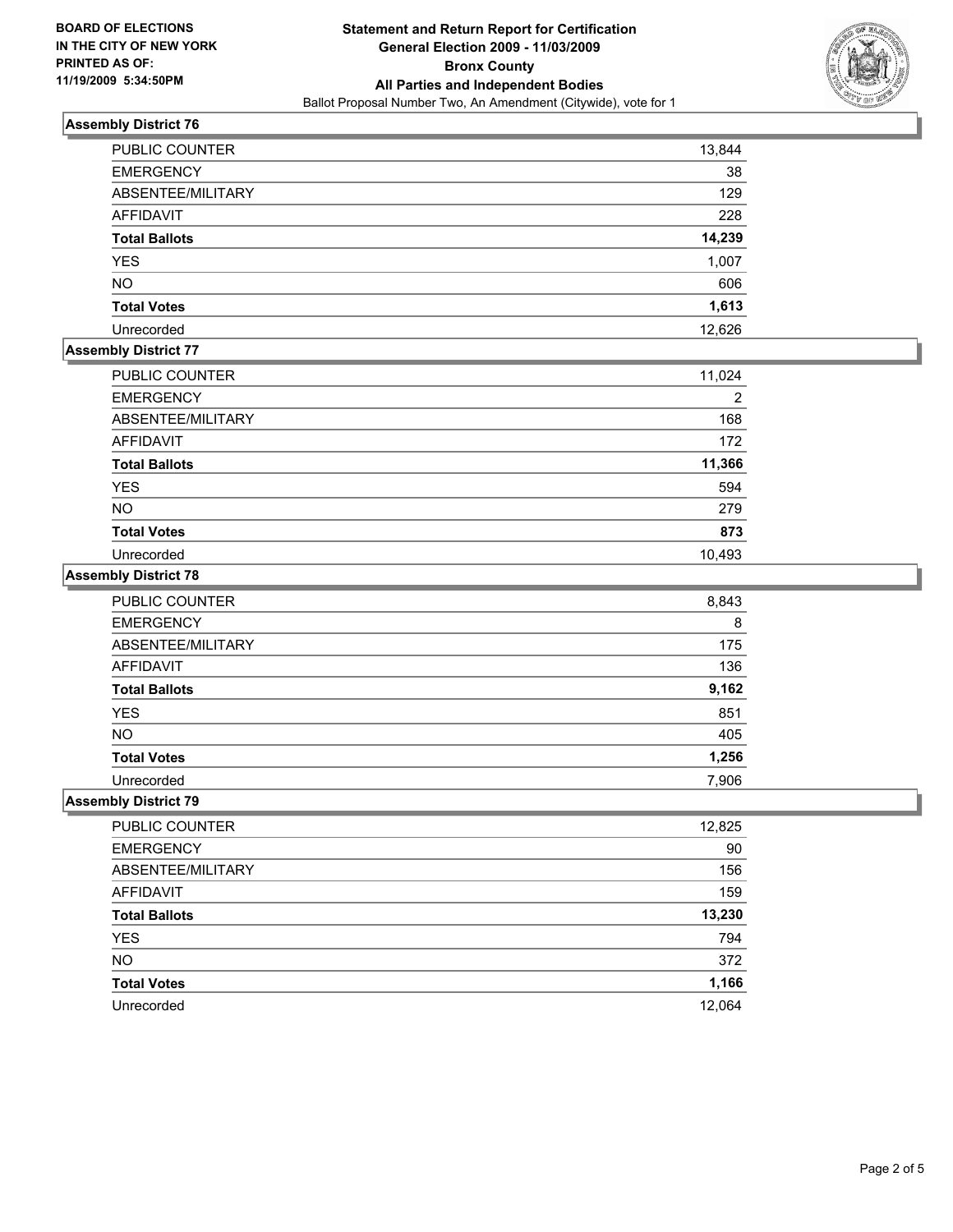

## **Assembly District 80**

| <b>PUBLIC COUNTER</b> | 13,928 |
|-----------------------|--------|
| <b>EMERGENCY</b>      | 65     |
| ABSENTEE/MILITARY     | 406    |
| AFFIDAVIT             | 173    |
| <b>Total Ballots</b>  | 14,572 |
| <b>YES</b>            | 1,418  |
| <b>NO</b>             | 1,015  |
| <b>Total Votes</b>    | 2,433  |
| Unrecorded            | 12,139 |

## **Assembly District 81**

| PUBLIC COUNTER       | 17,935 |
|----------------------|--------|
| <b>EMERGENCY</b>     | 160    |
| ABSENTEE/MILITARY    | 584    |
| <b>AFFIDAVIT</b>     | 143    |
| <b>Total Ballots</b> | 18,822 |
| <b>YES</b>           | 3,284  |
| <b>NO</b>            | 1,700  |
| <b>Total Votes</b>   | 4,984  |
| Unrecorded           | 13,838 |

## **Assembly District 82**

| <b>PUBLIC COUNTER</b> | 20,601 |
|-----------------------|--------|
| <b>EMERGENCY</b>      | 76     |
| ABSENTEE/MILITARY     | 453    |
| <b>AFFIDAVIT</b>      | 131    |
| <b>Total Ballots</b>  | 21,261 |
| <b>YES</b>            | 2,143  |
| <b>NO</b>             | 1,591  |
| <b>Total Votes</b>    | 3,734  |
| Unrecorded            | 17,527 |

#### **Assembly District 83**

| PUBLIC COUNTER       | 13,585 |
|----------------------|--------|
| <b>EMERGENCY</b>     | 28     |
| ABSENTEE/MILITARY    | 256    |
| AFFIDAVIT            | 101    |
| <b>Total Ballots</b> | 13,970 |
| <b>YES</b>           | 1,059  |
| <b>NO</b>            | 590    |
| <b>Total Votes</b>   | 1,649  |
| Unrecorded           | 12.321 |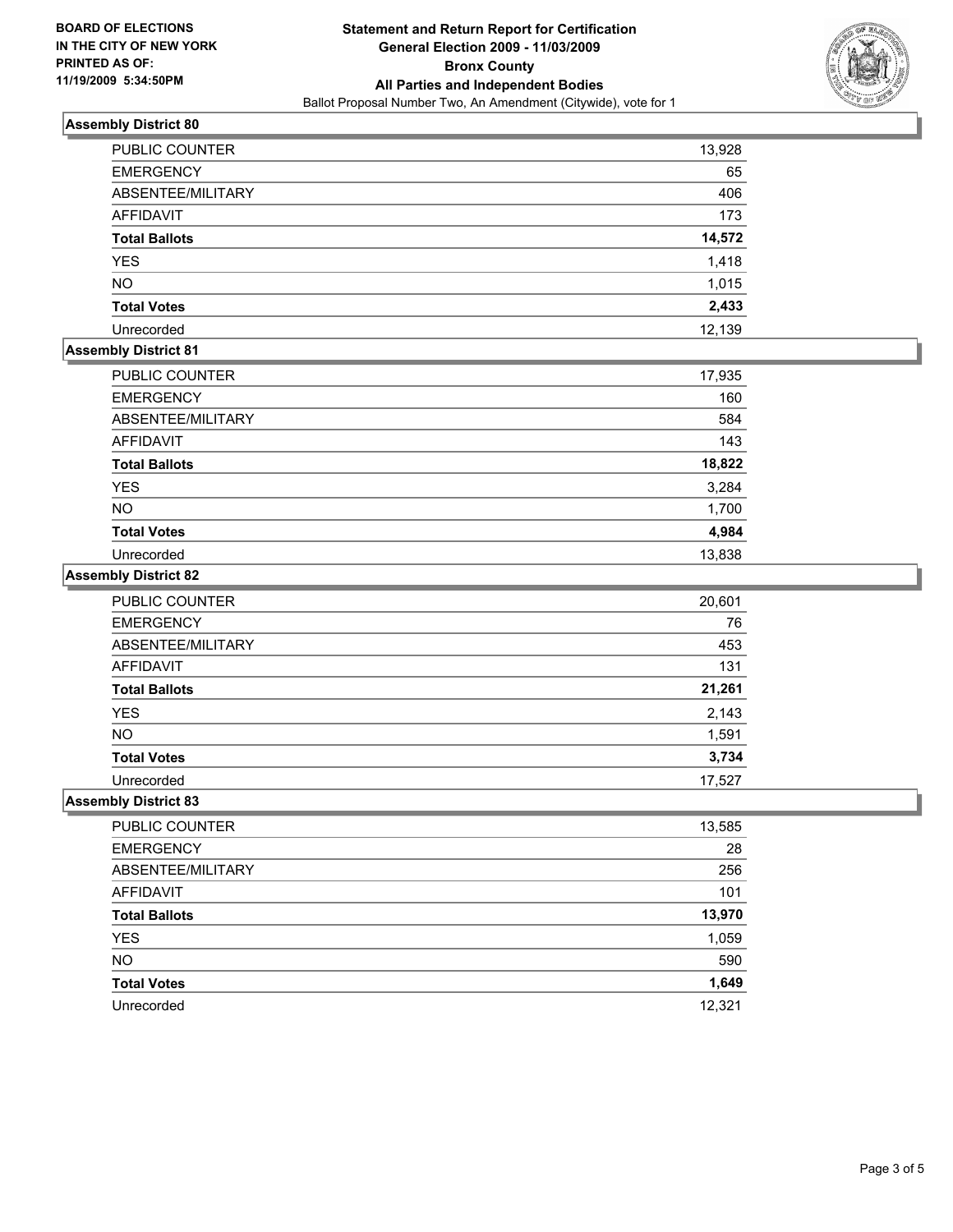

## **Assembly District 84**

| <b>PUBLIC COUNTER</b> | 11,377 |
|-----------------------|--------|
| <b>EMERGENCY</b>      | 49     |
| ABSENTEE/MILITARY     | 83     |
| <b>AFFIDAVIT</b>      | 162    |
| <b>Total Ballots</b>  | 11,671 |
| <b>YES</b>            | 489    |
| <b>NO</b>             | 256    |
| <b>Total Votes</b>    | 745    |
| Unrecorded            | 10.926 |

# **Assembly District 85**

| PUBLIC COUNTER       | 11,382 |
|----------------------|--------|
| <b>EMERGENCY</b>     | 81     |
| ABSENTEE/MILITARY    | 126    |
| <b>AFFIDAVIT</b>     | 129    |
| <b>Total Ballots</b> | 11,718 |
| <b>YES</b>           | 563    |
| <b>NO</b>            | 332    |
| <b>Total Votes</b>   | 895    |
| Unrecorded           | 10,823 |

#### **Assembly District 86**

| <b>PUBLIC COUNTER</b> | 8,648 |
|-----------------------|-------|
| <b>EMERGENCY</b>      | 38    |
| ABSENTEE/MILITARY     | 74    |
| <b>AFFIDAVIT</b>      | 167   |
| <b>Total Ballots</b>  | 8,927 |
| <b>YES</b>            | 446   |
| <b>NO</b>             | 223   |
| <b>Total Votes</b>    | 669   |
| Unrecorded            | 8,258 |